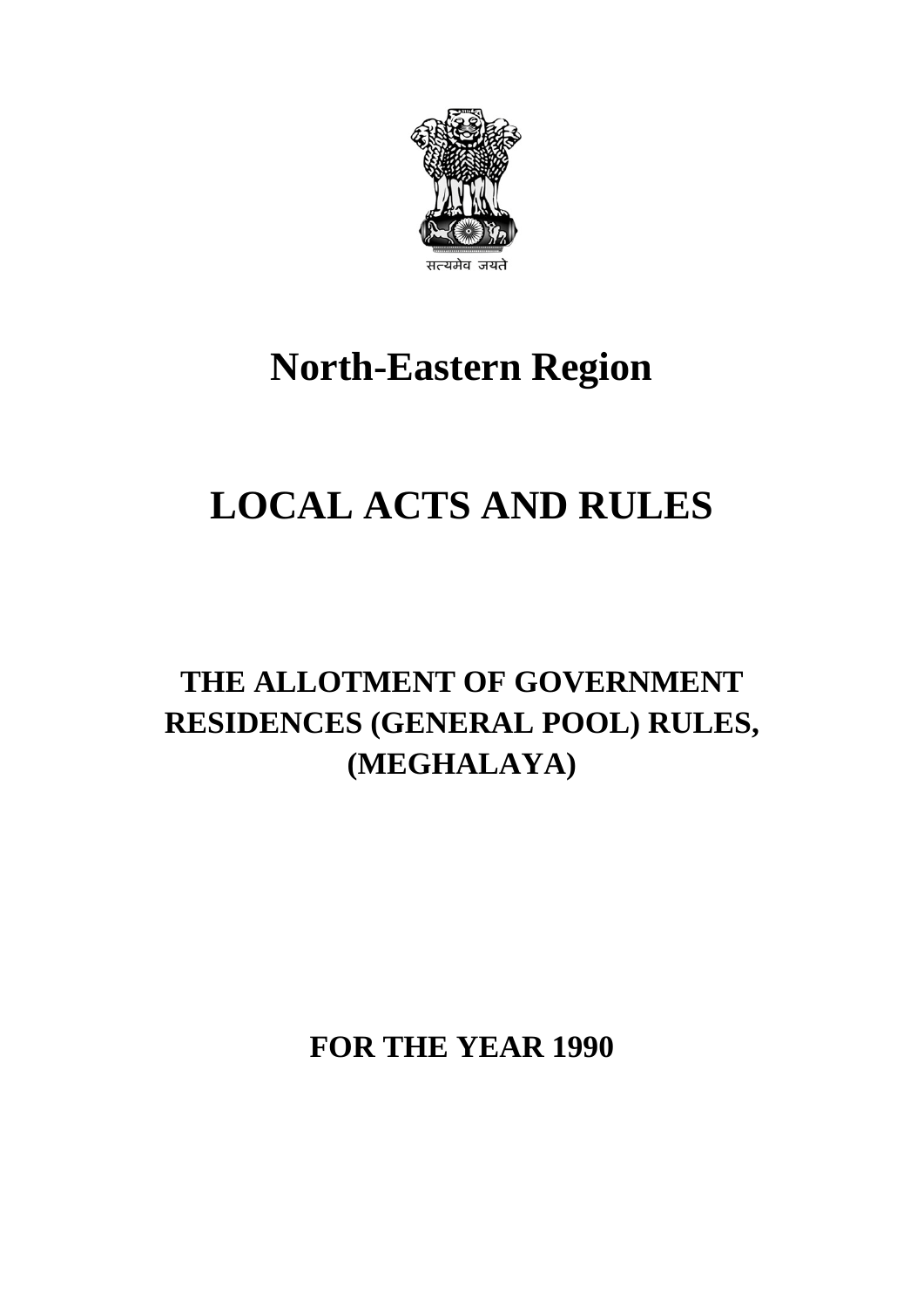### **THE ALLOTMENT OF GOVERNMENT RESIDENCES (GENERAL POOL) RULES, 1990 (MEGHALAYA)**

- 1. **Short title and commencement**—(1) These Rules may be called the allotment of Government Residences (General Pool) Rules, 1990.
	- (2) They shall come into force with effect from  $1<sup>st</sup>$  January, 1990.
- 2. **Definitions**—(1) In these Rules, unless the context otherwise requires—
	- (a) "*allotment*" means the grant of licence to occupy a residence in accordance with the provisions of these Rules;
	- (b) "*emoluments*" means the emoluments as defined in the Fundamental Rule 7 (17) but excluding the compensatory allowance;
	- (c) "*Government*" means Government in the General Administration Department;
	- reside with and are dependent on, the officer; (d) "*member of the family*" means the wife or husband, as the case may be, and children, step children, legally adopted children, parents, brothers and sisters as ordinarily
	- (e) "*rent*" means the sum of money payable monthly in accordance with the provisions of the Fundamental Rules in respect of a residence allotted under these Rules;
	- (f) "*residence*" means any residential accommodation for the time being under the administrative control of the General Administration Department;
	- (g) "*Shillong*" means the area within the limits of Shillong Master Plan Area which the Government may declare are conferring eligibility for allotment of General Pool accommodation;
	- (h) "*Sub-letting*" includes sharing of accommodation by an allottee with another person with or without payment of rent by such other person;
	- (i) "*transfer*" means transfer from Shillong to any other place.
- 3. **Allottment of residence**—(1) Allottment of residence shall be made by the House Allottment Committee constituted for the purpose from time to time by the Government and its decision in the matter shall be final.

(2) Allottment shall be made according to the prescribed type of residence Commensurate with the rank and status of the officials and if such type is not available, the next lower type may be offered subject to availability and that also without prejudice to sub-rule (3) of this rule.

 (3) Where any residence has been specifically designed for such categories of officers like Deputy Commissioner, Sub-Divisional Officer, etc., the Committee shall give preference to such category of officer.

4. **Liability for payment of rent**—An officer allotted with a residence shall be required to pay licence fee or rent at 10 percent of his monthly emolument or standard rent as provided in Fundamental Rule 44 of the Meghalaya Fundamental Rules/Supplementary Rules rend with Finance (A.F) Department OOM NO FEM  $72/80/48$ , dated the 9<sup>th</sup> August, 1989 as amended from time to time whichever is less. The allottee shall be responsible for paying house rent through the respective office/Estate Office/Treasury as the case may be and also for intimating the Estate Officer about such payment.

Provided that prior information at least seven days before vacation of the residence shall be given to the Estate Officer for necessary action.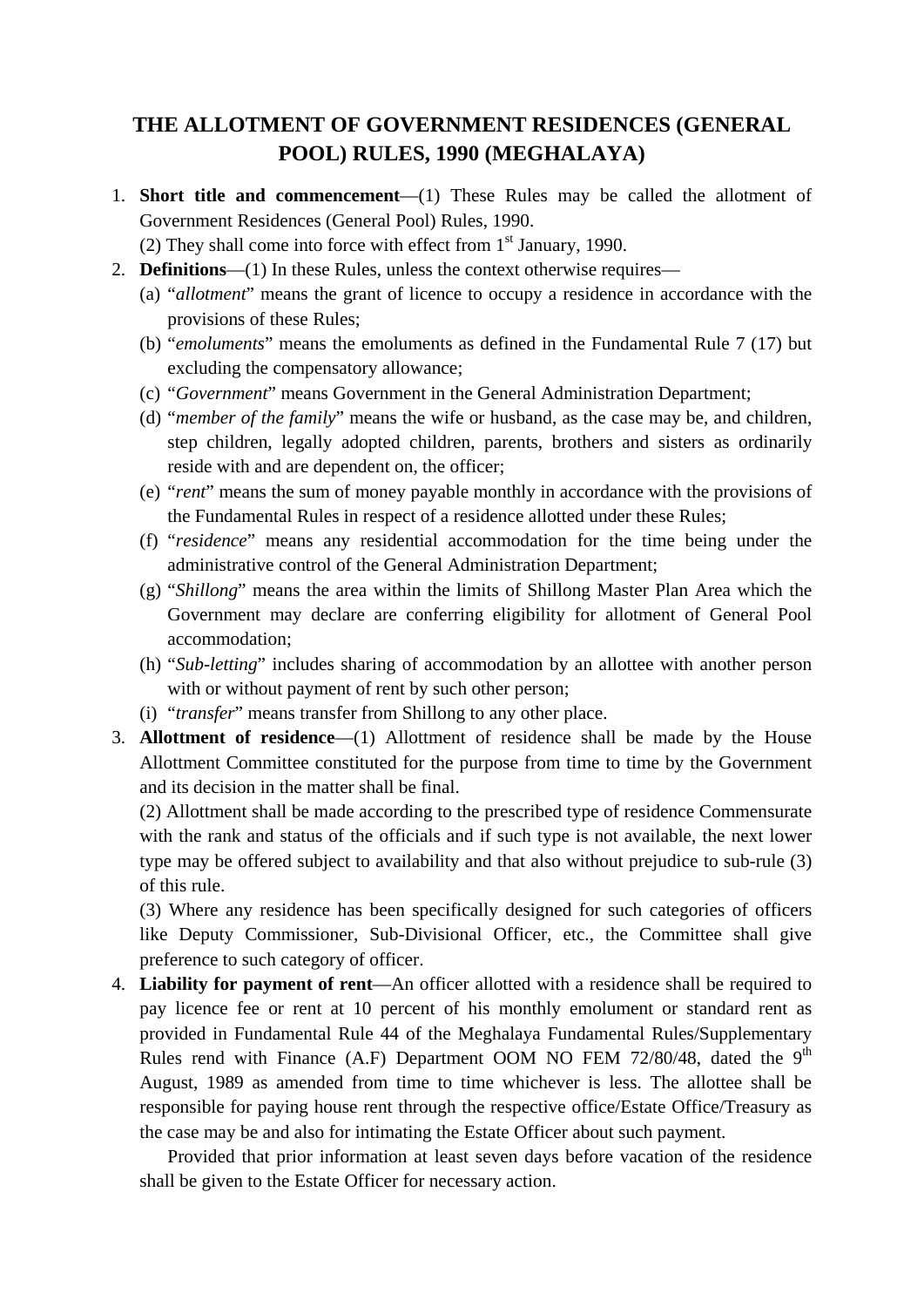- 5. **Maintenance of residences**—Residence in Shillong shall be maintained by the Government. This shall not include provision of electric bulb(s), plugs, lamp shades or portable lamps, which are to be provided by the allottees themselves as per the Assam Public Works Department Code as adopted by Meghalaya.
- 6. **Application for residence**—Application for allotment of residence shall be addressed to the Special Secretary/Secretary to the Government of Meghalaya in the General Administration Department in the proforma prescribed for the purpose.
- allotment of Government residence under these rules. If such an officer is in occupation 7. **Ineligibility for allotment of residence**—(1) No officer owning a house or whose spouse or husband, as the case may be, owns a house at the place of posting shall be entitled to of a residence he shall surrender the same to the Government failing which he shall be liable to pay damages for use and occupation of the residence and services provided equal to the prevailing market rent, etc., as may be determined by Government from time to time or shall be liable to any action that may be taken against him by the Government:

 be the same as the rent realised by him from the Government for occupation of his owned Provided that if the house owned by such an officer is under occupation of any office of the Government of Meghalaya, the market rent payable by him under sub-rule (1) shall house.

 (2) No officer shall be allotted a residence if the wife or husband, as the case may be, of the officer has already been allotted with a residence unless such a residence is surrendered:

Provided that this sub-rule shall not apply where the husband and wife are residing separately in pursuance of an order of judicial separation made by a Court.

 (3) Where officers in occupation of separate residence marry each other, one of the residence shall be surrendered within one month of the marriage and if the same is not surrendered, the allotment of one such residence shall be deemed to have been cancelled on the expiry of that period and the allottee thereof shall be liable to pay damages under sub-rule (1) of Rule 7 from the date of cancellation of allotment.

(4) If the wife or husband, as the case may be, of an officer who has already been allotted a residence is subsequently allotted a residential accommodation by other department to which these Rules do not apply, the officer shall vacate the residence allotted under these Rules within one month from the date of such allotment on expiry of which the allotment under these Rules shall be deemed to have been cancelled forthwith:

Provided that this sub-rule shall not apply if the husband and wife are residing separately in pursuance of an order of judicial separation made by a Court.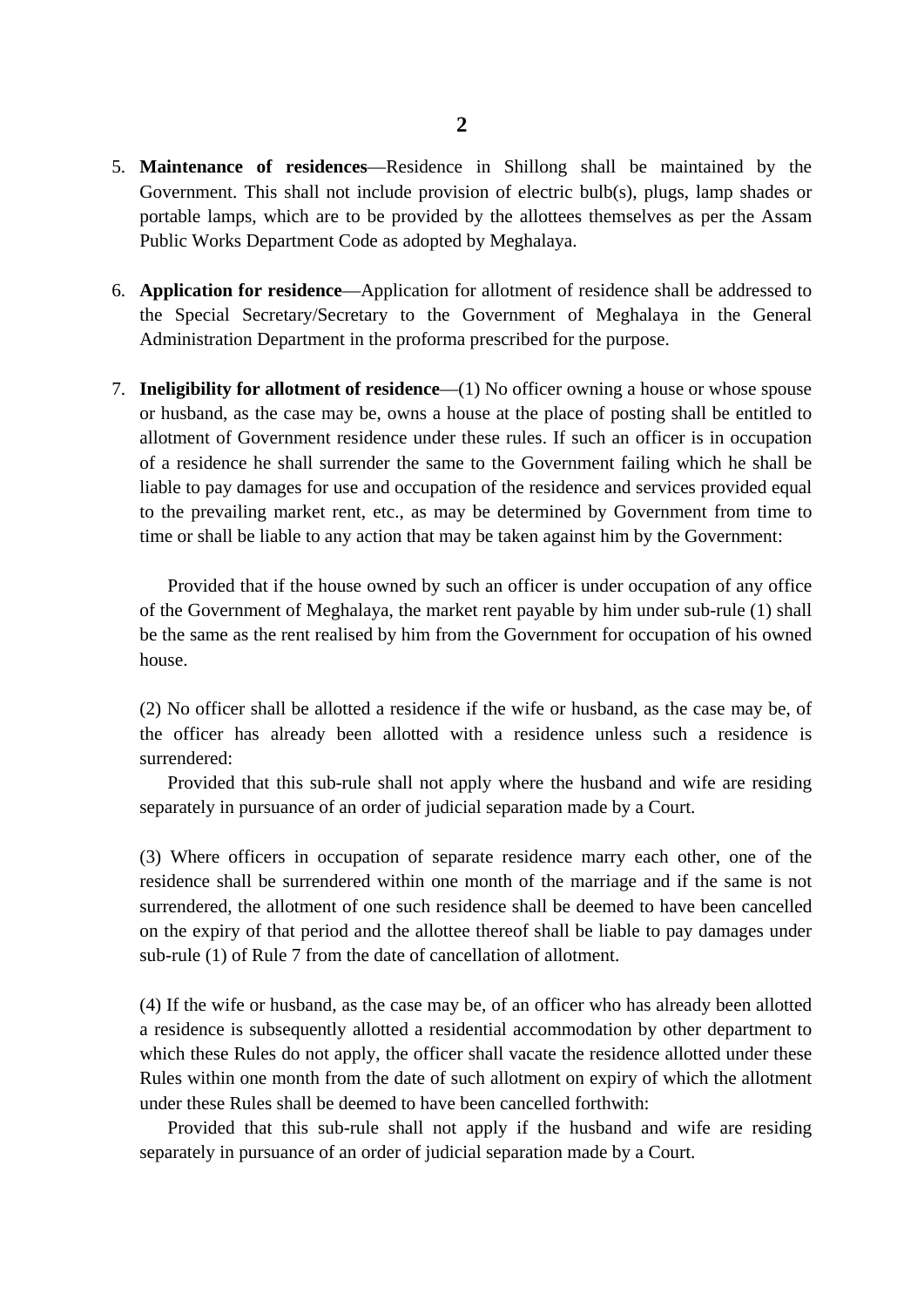provided that the residence is required for the *bona fide* use of the officer or members of 8. **Retention of accommodation**—(1) A residence allotted to an officer may, subject to sub-rule (3) be retained on the happening of any of the events specified in column 1 of the table below for the period specified in the corresponding entry in column 2 therefore; his family:

#### **Events Permission period for retention**

| $\mathbf{i}$ | Registration, dismissal or removal from<br>service, termination of<br>service<br><sub>or</sub><br>unauthorised absence without permission                                                         | 1 month                                                                                                                                                                                                                                                                                                                                                                                                                                                                                                                                           |
|--------------|---------------------------------------------------------------------------------------------------------------------------------------------------------------------------------------------------|---------------------------------------------------------------------------------------------------------------------------------------------------------------------------------------------------------------------------------------------------------------------------------------------------------------------------------------------------------------------------------------------------------------------------------------------------------------------------------------------------------------------------------------------------|
| $\rm ii)$    | Retirement or terminal leave                                                                                                                                                                      | 2 months,                                                                                                                                                                                                                                                                                                                                                                                                                                                                                                                                         |
| iii)         | Death of the allottee                                                                                                                                                                             | 4 months,                                                                                                                                                                                                                                                                                                                                                                                                                                                                                                                                         |
| iv)          | Transfer to a place outside duty station                                                                                                                                                          | 2 months,                                                                                                                                                                                                                                                                                                                                                                                                                                                                                                                                         |
| V)           | Transfer to an ineligible office in duty                                                                                                                                                          | 2 months,                                                                                                                                                                                                                                                                                                                                                                                                                                                                                                                                         |
|              | station                                                                                                                                                                                           |                                                                                                                                                                                                                                                                                                                                                                                                                                                                                                                                                   |
| vi)          | On proceeding on foreign service in India                                                                                                                                                         | 2 months,                                                                                                                                                                                                                                                                                                                                                                                                                                                                                                                                         |
| vii)         | Temporary transfer in India or transfer to<br>a place outside India                                                                                                                               | 4 months,                                                                                                                                                                                                                                                                                                                                                                                                                                                                                                                                         |
| viii)        | Leave (other than leave preparatory to<br>retirement, refused leave, terminal leave,<br>medical leave (maternity leave or study<br>leave)                                                         | For the period of leave but not<br>exceeding four months.                                                                                                                                                                                                                                                                                                                                                                                                                                                                                         |
| ix)          | Maternity leave                                                                                                                                                                                   | For the period of maternity leave plus<br>leave granted in continuation subject<br>to a maximum of five months.<br>For the period of leave on full                                                                                                                                                                                                                                                                                                                                                                                                |
| X)           | Leave preparatory to retirement<br><b>or</b><br>refused leave granted under Fundamental<br>Rule 86 or earned leave granted to<br>Government servant who retired under<br>Fundamental Rule 56 (j). | average pay subject to a maximum of<br>180 days in the case of leave<br>preparatory to retirement and four<br>months in other cases, inclusive of the<br>period permissible in the case of<br>retirement.                                                                                                                                                                                                                                                                                                                                         |
| xi)          | Study leave in or outside India                                                                                                                                                                   | (a) In case the officer is in occupation<br>below his entitlement, for the<br>entire period of study leave.<br>(b) In case the officer is in occupation<br>his<br>entitled<br>οf<br>type<br>accommodation, for the period of<br>study leave but not exceeding six<br>months; Provided that where the<br>study leave extends beyond six<br>months, he may be allotted<br>alternative accommodation, one<br>type below his entitlement, on the<br>expiry of six months or from the<br>date of commencement of the<br>study leave, if he so derires. |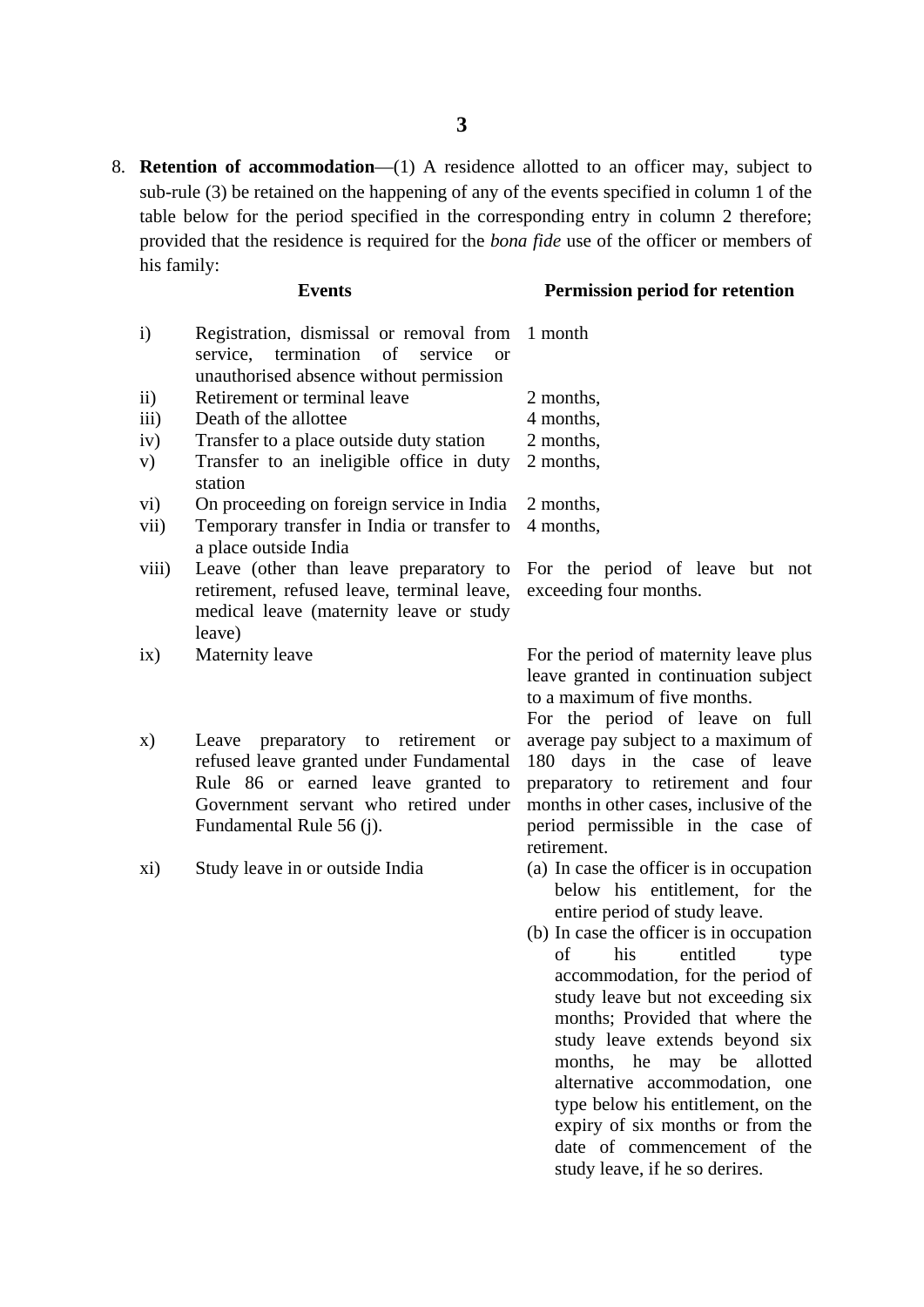| xii) | Deputation outside India<br>xiii) Leave on medical grounds | For the period of deputation but not<br>exceeding six months.<br>Full period of leave. |
|------|------------------------------------------------------------|----------------------------------------------------------------------------------------|
|      | xiv) On proceeding on training                             | For full period of training                                                            |

xv) On constructing a house or becoming owner 3 months. of a house otherwise

 *Explanation I*—Where an officer on transfer or Foreign Service in India is sanctioned leave and avails of it before joining duty at the new office, he may be permitted to retain the residence for the period mentioned against items (iv), (v), (vi) and (vii) or for the period of leave, whichever is more.

 *Explanation II*—Where an order of transfer or foreign service in India is issued to an officer while he is already on leave, the period permissible under *Explanation I* shall count from the date of issue of such order.

(2) Where a residence is retained under sub-rule (1) the allotment shall be deemed to be cancelled on the expiry of the admissible concessional periods unless immediately on the expiry thereof the officer resumes duty in an eligible office in Delhi.

- House Allotment Committee which reserves the right to refuse or cancel such retention if 9. **Permission for extension**—Retention of occupation of accommodation as admissible to an officer under these Rules shall be subject to specific permission being given by the the residence is required for allotment to other officers. In cancellation of such retention the Committee may resort to the Meghalaya Public Premises (Eviction of Unauthorised Occupants) Act, 1980 and Rules framed there under for eviction of any occupant.
- 10. **Commencement of allotment**—An allotment shall be effective from the date on which the residence is accepted by the officer. The allottee shall intimate acceptance of allotment to the Estate Officer within seven days of receipt of the order of allotment.
- 11. **Retention on payment of rent**—Notwithstanding anything contained, in these Rules, Government may allot a residence or allow retention of a residence beyond the permissible period on payment of rent where such an arrangement is considered necessary in the public interest.
- 12. **Cancellation of allotment**—If the officer to whom a residence is allotted is either transferred, removed, dismissed, resigns or retires from service or acquires own house or dies while in service, the allotment shall be cancelled on the expiry of the period indicated in column (2) in the table in Rule 8.

**4**